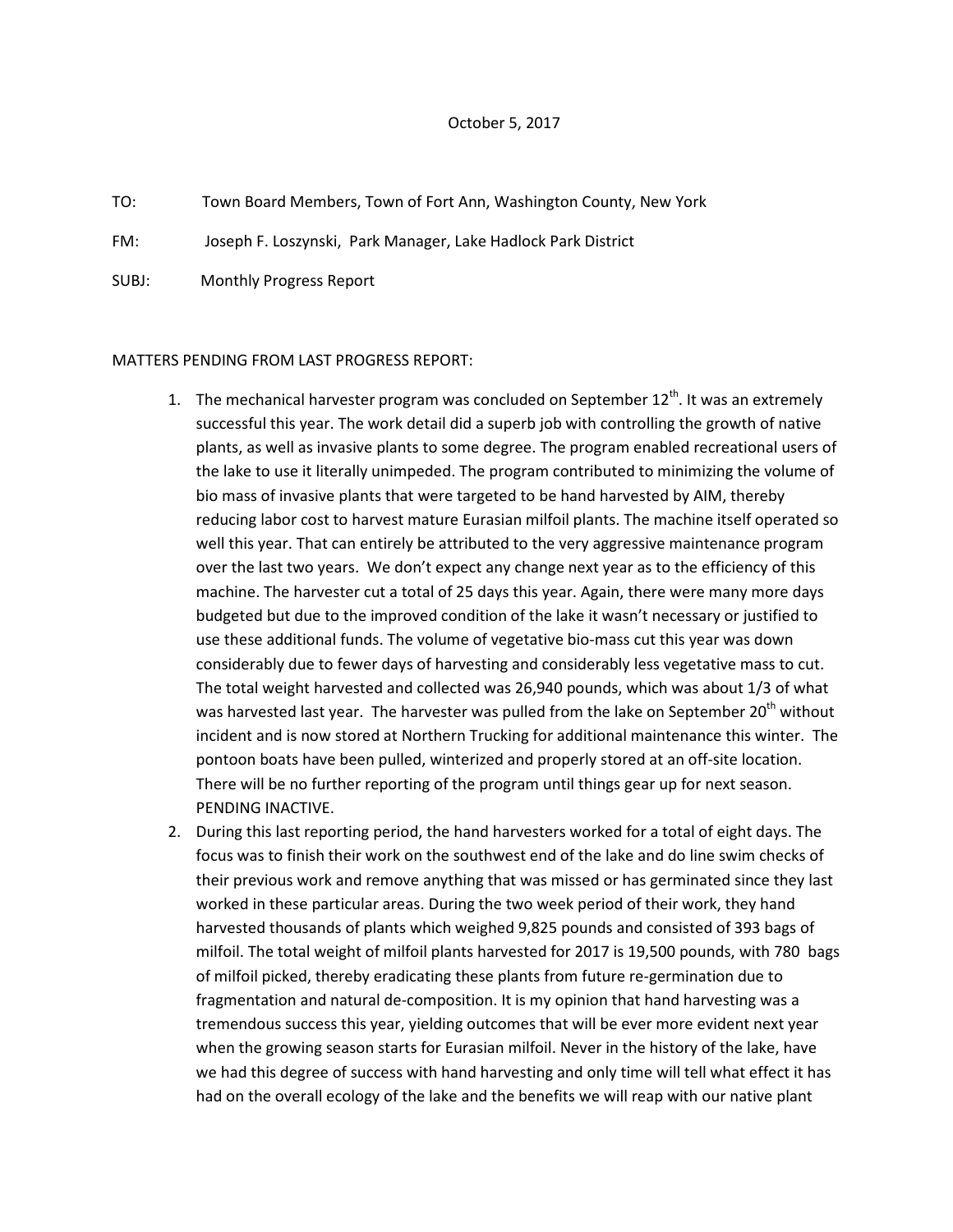population. During the winter I will have at least one operational meeting with Thomas Thomson, the owner of AIM, to determine the best course of action for next year. Due to my research and benchmarking with other contemporaries in this business, I am better prepared to strategically chart a course of action, in conjunction with AIM, in order to maximize outcomes and ensure that the money that is being spent on this discipline is yielding results that exceed industry standards. No further information will be reported over the winter months in this area and reporting will resume early spring once I have a better idea as to the road map going forward. PENDING INACTIVE.

- 3. As reported in previous progress reports, there is a significant need to get a shoreline development plan in place that ensures no future illegal development by lake owners. We will never get to the point of having a sustainable shoreline unless something bold and effective is done by the town board regarding the manner in which building on the shoreline is managed and overseen. The APA cannot effectively handle the monitoring of the lake as it concerns shoreline development. First, they do not have an adequate investigative arm to do it and they look to local oversight and management to ensure things are done properly. They feel our vested interest in the lake should take precedent over individual interest. History has shown poor choices by lake owners does not yield environmentally safe outcomes and creates destruction of the natural shoreline that is irreversible. I look forward to constructive conversation on this subject matter and arriving at a consensus as to the management model going forward. We MUST shut the door on individuals that can't comply with shoreline restrictions and laws governing this particular aspect of lake management. MATTER IS PENDING.
- 4. A town board representative and lake manager from Caroga Lake visited our lake on September 12th. They observed the operation of the mechanical harvester and the methodology used to collect fragments missed by the harvester during operations. Many questions were asked regarding the pros and cons of using a mechanical harvester on a lake that has invasive plants and it was agreed that we will continue to exchange best practices as both programs move forward next year. An invitation was offered to observe their suction harvesting program which will occur as early in the spring as their schedule permits. It was a very productive encounter and their lake managers follow-up truly indicated how important it is to share management practices because most always something is returned that can assist us mapping out our future. MATTER IS CLOSED.

## NEWBUSINESS SINCE LAST REPORTING PERIOD:

1. A management meeting was held with Charles Hillebrandt, chief operator of the harvester and Hannah Barber, on-site supervisor that oversees the daily operation of the collection personnel. The purpose of this meeting was to exchange ideas on the strengths and weaknesses of the program and how can we improve going forward with minimizing fragmentation of invasive plants, increasing our efficiency with systemically cutting back native vegetation and not overdoing it due to the fish habitat and, better dealing with vegetative growth in hard to get areas and so on. I am so proud of these two individuals and